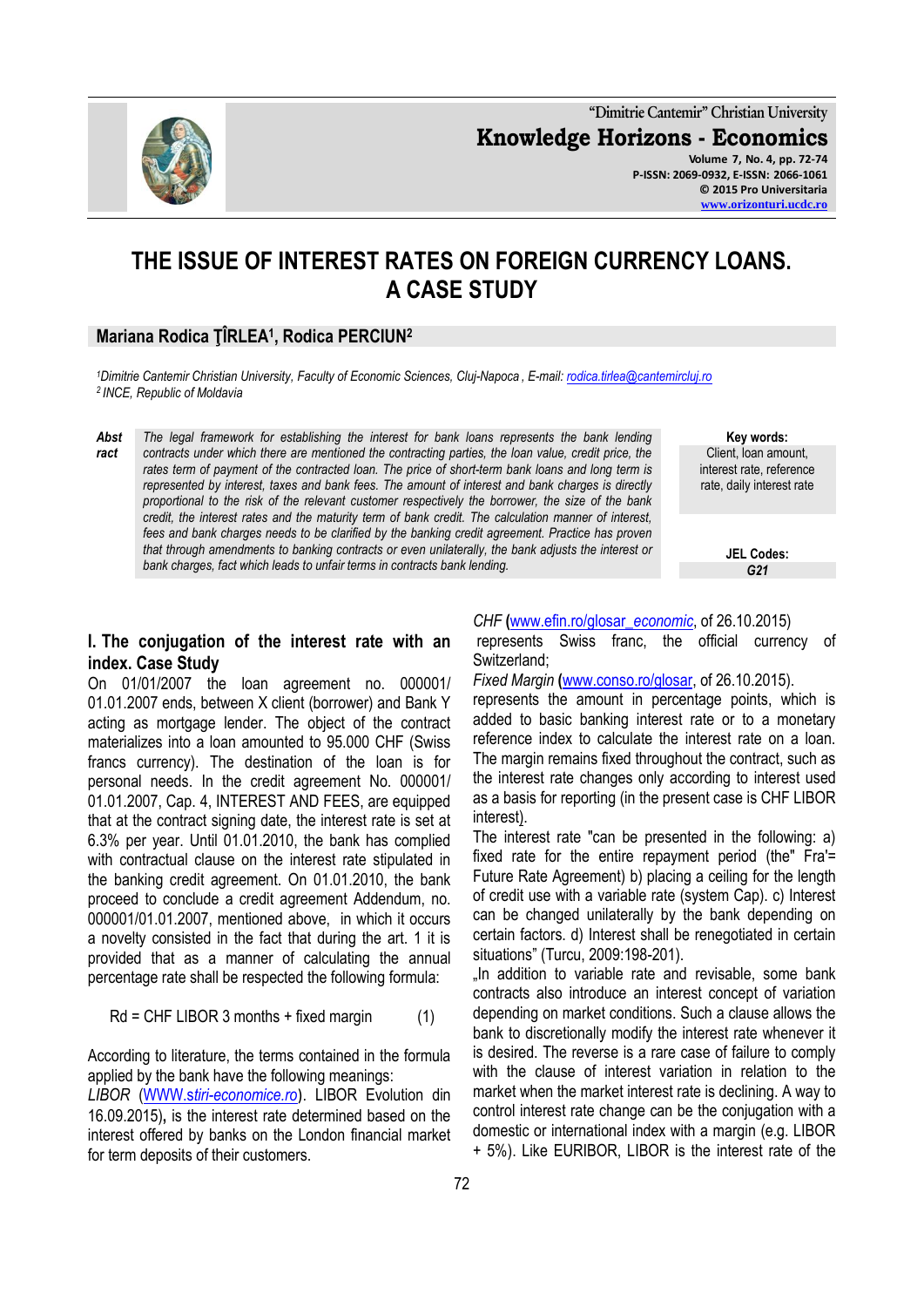interbank market. LIBOR is practiced especially on the London interbank market. If there is a possibility of option between a fixed and a variable interest rate and the difference between them does not exceed two percentage points, it is preferable the fixed interest" (Turcu, 2009:198- 201).

In our case, the initial repayment chart dated 01.01.2007, attached to the loan agreement no. 000001/01.01.2007, by enrolling Addendum, 1 there are mentioned the following:

*Fixed margin = 3%; The percentage of interest contractually agreed = 6,3%;*

In the period 2007-2012, CHF LIBOR index, recorded the following evolution:

During the credit contract no. 000001/01.01.2007 the evolution of CHF LIBOR index is shown in the graph in Annex. C.

Note that CHF LIBOR index had increased in January 2008 to 2.76% in June 2008 to 2.79% and then a strong downward trend, reaching in 2012 to 0.113% in June 2010, reaching 0.638%.



*Graphic 1.* LIBOR (CHF) evolution January 2007-May 2012

*Regarding the interest rate of the loan agreement no. xxx:* Considering that the interest rate is LIBOR CHF for 3 months, this at the baseline of granting the loan was 2.7% and the bank margin was 3%, the first interest rate should be 5.7 % so that, even from the moment the credit was granted it was not taken into account by the bank, the formula for calculating the interest rate formula mentioned above. As shown above, in the first graph of reimbursement of 01.01.2007, it was calculated with an interest rate of 6.3%, not taking into account the developments of CHF LIBOR Index.

On 01.01.2008, is drawn up a new repayment schedule with a current interest rate of 6.75%, where FIXED MARGIN mentioned in the repayment schedule is 4%. If you calculate according to the formula for calculating the interest rate mentioned in the Addendum to the credit agreement (Index CHF LIBOR 3 months + fixed margin), on 01.01.2008, the interest rate should be 3% (FIXED MARGIN) + 2.79% (CHF 3-month LIBOR index) 5.79%**.**

Since January 2009, the interest rate should be decreased, according to the evolution shown in the graph in Annex. 1. As shown in the Addendum no. 1/01.01.2010 the loan agreement no. XXX/01.05.2007, art. 2 stipulates that the annual interest rate (Rd) be equal to CHF LIBOR 3 months + FIXED MARGIN.

In Annex No. 1 to Addendum No. 1, it is provided that the fixed margin should be 4% and the effective annual interest rate is 6.3%.

In the graph reimbursement prepared in 01.01.2010, are stipulated the following: fixed margin of 3% and 8.15% current interest.

We notice several changes to the loan agreement, changes that disadvantage the bank customer.

## **II. Conclusions**

In the present case, there are several changes to the repayment schedule of the loan and the loan agreement mismatches disadvantage the bank's client. Analyzing the